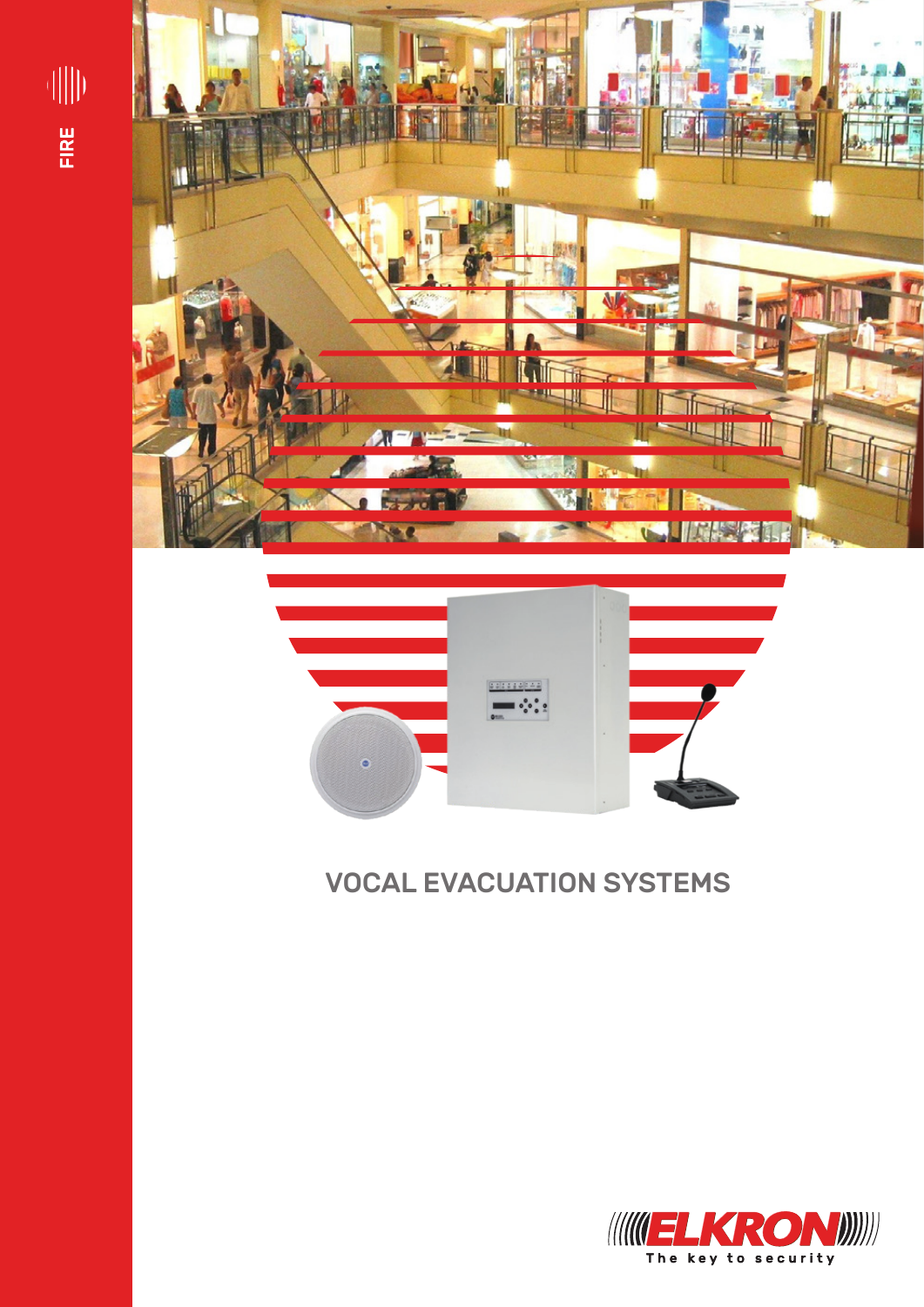These systems are an essential component of fire alarm systems. Leading the evacuation with voice instructions helps people inside a building follow evacuation procedures as safely as possible. These systems can be used to play music in normal conditions, always giving priority, in emergency condition, to evacuation and alert messages. They are suitable for places like supermarkets, cinemas, museums, schools, offices, hotels, etc.

The system must be designed and installed in compliance with standard UNI ISO 7240-19, the equipment must comply with standards EN 54-4, 54-16, 54-24.

## **Control units**

The control unit is the main unit of the vocal evacuation system for small- and medium-sized applications where a system compliant with standard EN54-16 is required.

It includes a DSP-based master unit and is equipped with a maximum of 6 class D + power amplifiers able to provide up to 250 W in total. It is also possible to configure a reserve amplifier for automatic replacement of the faulty one.

It is equipped with power supply unit compliant with EN54-4 and an internal battery housing.

The system can be expanded by connecting up to 8 control units through an optional dedicated card (ref. 80SC1300123). In addition, it has the inputs, controls and pre-recorded messages suitable to obtain a real 'plug & play' solution.

The system can be managed with monitored microphone bases for announcements (ref. 80MF0100123) and its add-ons (ref. 80PL2400123) with 6 buttons. It is also possible to connect emergency fire service microphone bases (ref. 80MF0300123 and 80MF0200123) and a background music audio player.

Dimensions (L x H x P): 430 x 533 x 190 mm

Certified EN54 part 4 and part 16

Item no. 80SC1000123 EVAC 2-zone control unit

Item no. 80SC1100123 EVAC 4-zone control unit

Item no. 80SC1200123 EVAC 6-zone control unit



Item no. 80SC1100123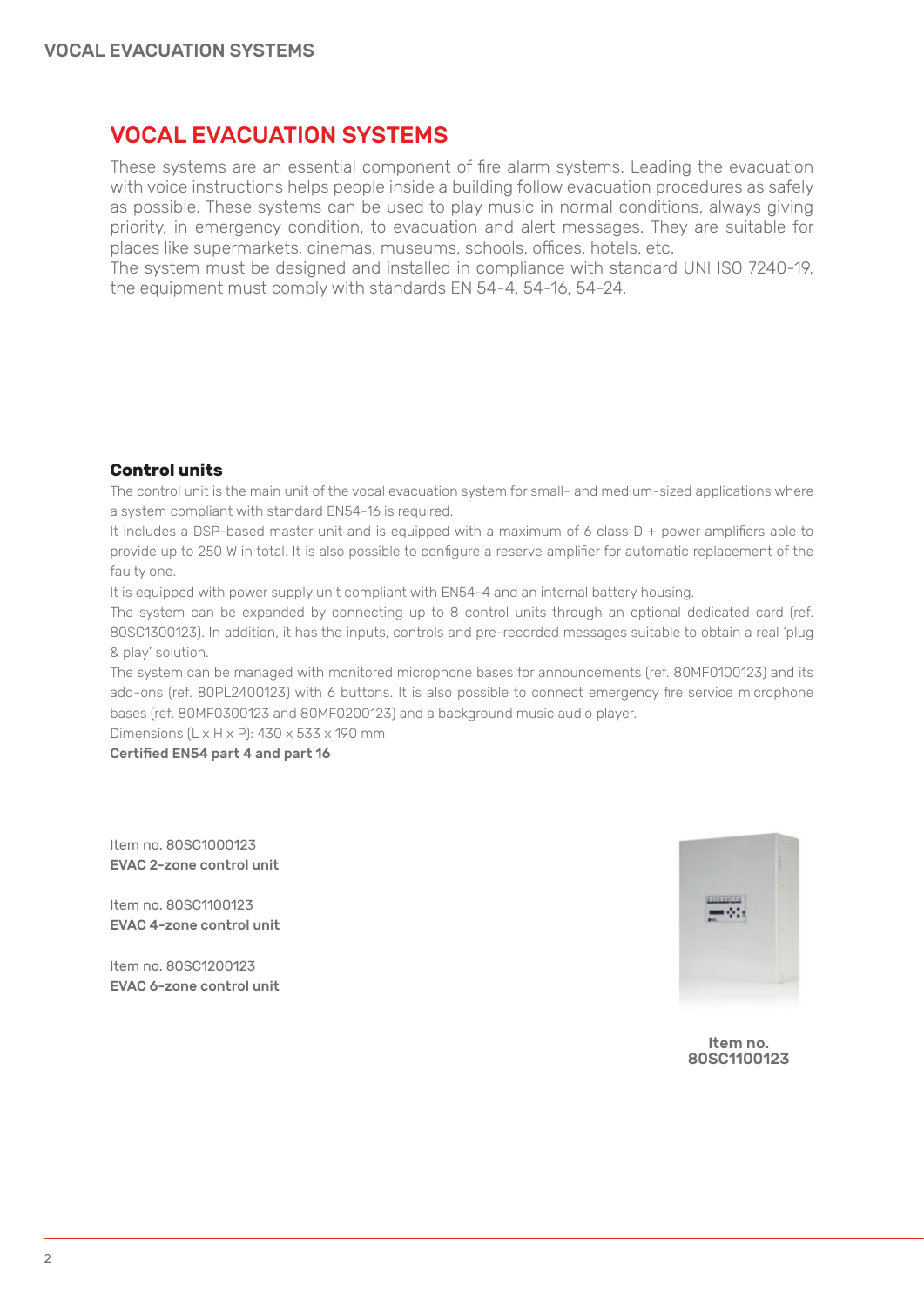## **Microphone stations**

Item no. 80MF0100123

#### Table microphone stand for announcements

The table microphone stand for announcements is equipped with electret microphone. It can be directly connected to the EVAC control unit through a fire-resistant J type cable with 8 conductors (4 pairs). It is possible to connect in cascade (in the same line) up to four microphone stands.

In this case, the first microphone stand of the line is directly powered by the control unit, while the other stands need external power supply units 24V@500 mA.

The total length (considering the sum of all cables) must not exceed 800 m. Dimensions (L x H x P): 128 x 44 x 203 mm (without flexible hose)

Flexible hose length: 276 mm

## EN54 certified, part 16

## Item no. 80PL2400123

#### Additional table keypad

The additional keypad features six buttons, and works with 80MF0100123 and 80MF0200123 microphone stands. It allows performing selective calls to each zone of the system. Up to eight units can be connected to the same microphone stand. Each button has a fixed address to a specific zone of the system.

Dimensions  $(L \times H \times P)$ : 78 x 203 x 39 mm

EN54 certified, part 16

#### Item no. 80MF0300123

#### Emergency wall microphone

The emergency wall microphone allows performing general calls with priority over all the other inputs (including pre-recorded messages during ALERT and EVAC events). It is equipped with self-diagnostic function and system status reporting, in compliance with standard EN 54-16: 2008. It is possible to connect in cascade up to four microphone stands on the line: the first stand is directly powered by the control unit, while the other stands need external power supply units 24V@500 mA.

The microphone panel is only equipped with the bistable protected emergency button (with red light), used for alert and evacuation announcements with active alarms (general call function only). The microphone status is shown in the LED bar.

Dimensions  $(L \times H \times P)$ : 115  $\times$  210  $\times$  36 mm

EN54 certified, part 16

#### Item no. 80MF0200123

### Emergency microphone for fire fighters

Emergency wall microphone for fire fighters, whose operation is identical to microphone stand 80MF0100123. Compared to stand 80MF0100123, it has the following differences:

- $\vee$  the microphone stand is protected inside a metal box (red RAL 3000) with glass and fixed to the wall
- $\vee$  a dynamic handheld microphone with activation key is present (instead of a microphone capsule on flexible hose).

As it is the fire service station, and therefore must be used for emergency purpose, it must be connected as the first of the line, placed in a room with access restricted to authorised personnel only.

Dimensions (L x H x P): 360 x 360 x 129 mm EN54 certified, part 16

Item no.

80MF0100123



Item no. 80PL2400123



Item no. 80MF0300123



Item no. 80MF0200123

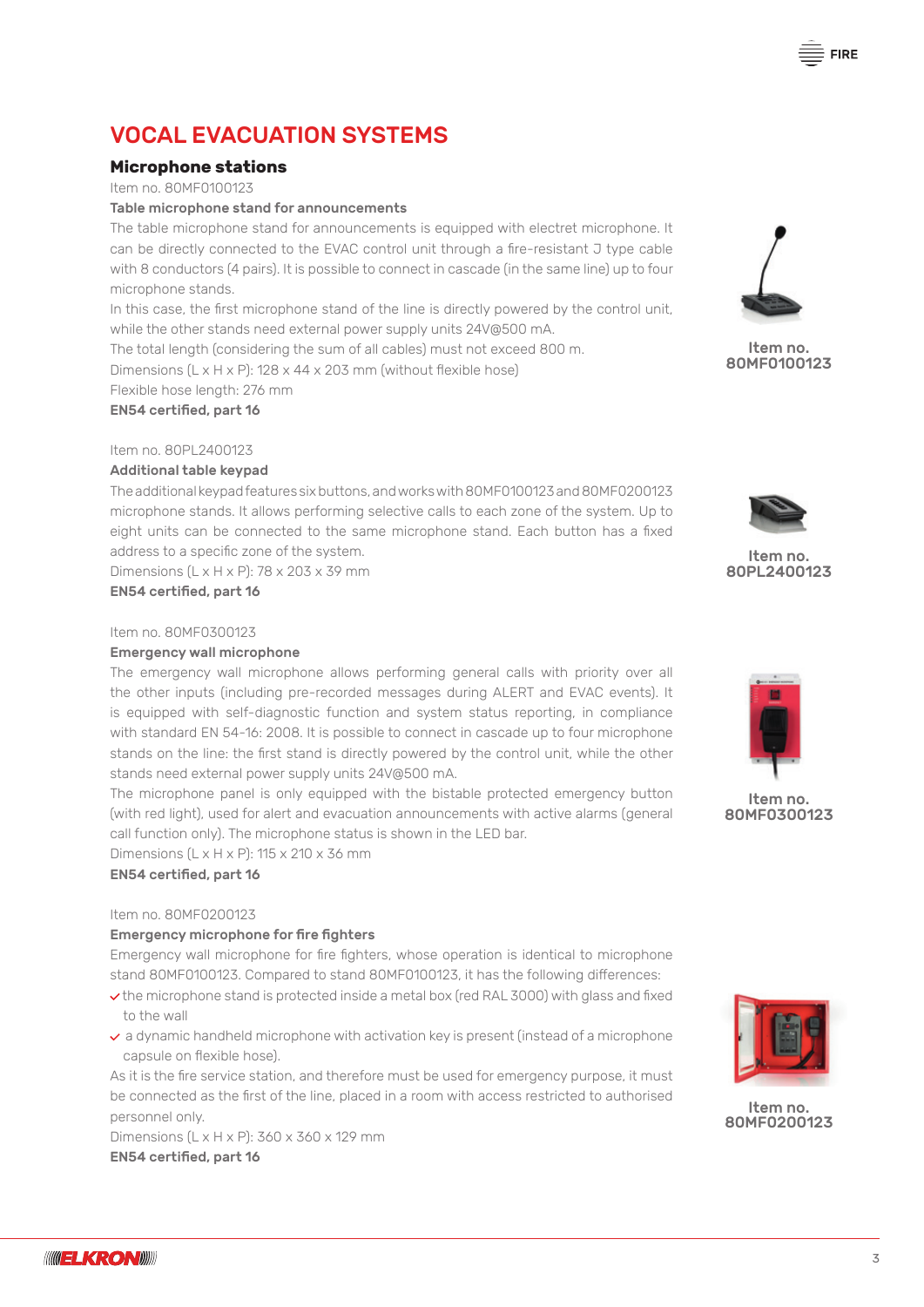## **Accessories**

Item no. 80SC1300123 Interlink card

The interface allows connecting up to 8 control units in Master/Slave configuration. It is equipped with fully redundant communication bus for audio and commands. It offers global emergency functions, maintaining local paging and background music.

## Item no. 80SC1400123

## GPI monitoring card

The interface allows monitoring the logic inputs of the control unit, when this is not connected to a fire alarm control unit. This card is installed inside the control unit and is directly powered by the EVAC control unit.

## Item no. 80SC1500123

## End-of-line circuit

The end-of-line device allows precise monitoring of a loudspeaker line integrity, and is suitable for the impedance reading system of EVAC products. A device is connected at the end of each speaker line.

## Item no. 80PS9400123

## Power supply unit 24V@500mA

The power supply unit can be connected to all the microphone stations that require 24 V direct current power supply.

## **Diffusers and projectors**

Item no. 80AT8100123 Two-way black bass reflex speaker. Black

## Item no. 80AT8200123

## Two-way white bass reflex speaker. White

The compact design and the different installation options make these 2-way speaker models ideal for alarm systems and background music. Installation is easy and fast thanks to the adjustable installation bracket included. Connections are made with ceramic connectors. The power setting is made through a proper selector on the rear panel. Selectable power (100 V): 30 W – 15W – 7.5 W – 3.75 W.

The cabinet is made with high-density scratch-resistant ABS and includes a steel grille and a protective cover for connectors.

Dimensions (L x H x P): 192 x 242 x 190 mm (excluding bracket) EN54 certified, part 24



Item no. 80SC1300123







Item no. 80SC1500123





Item no. 80AT8200123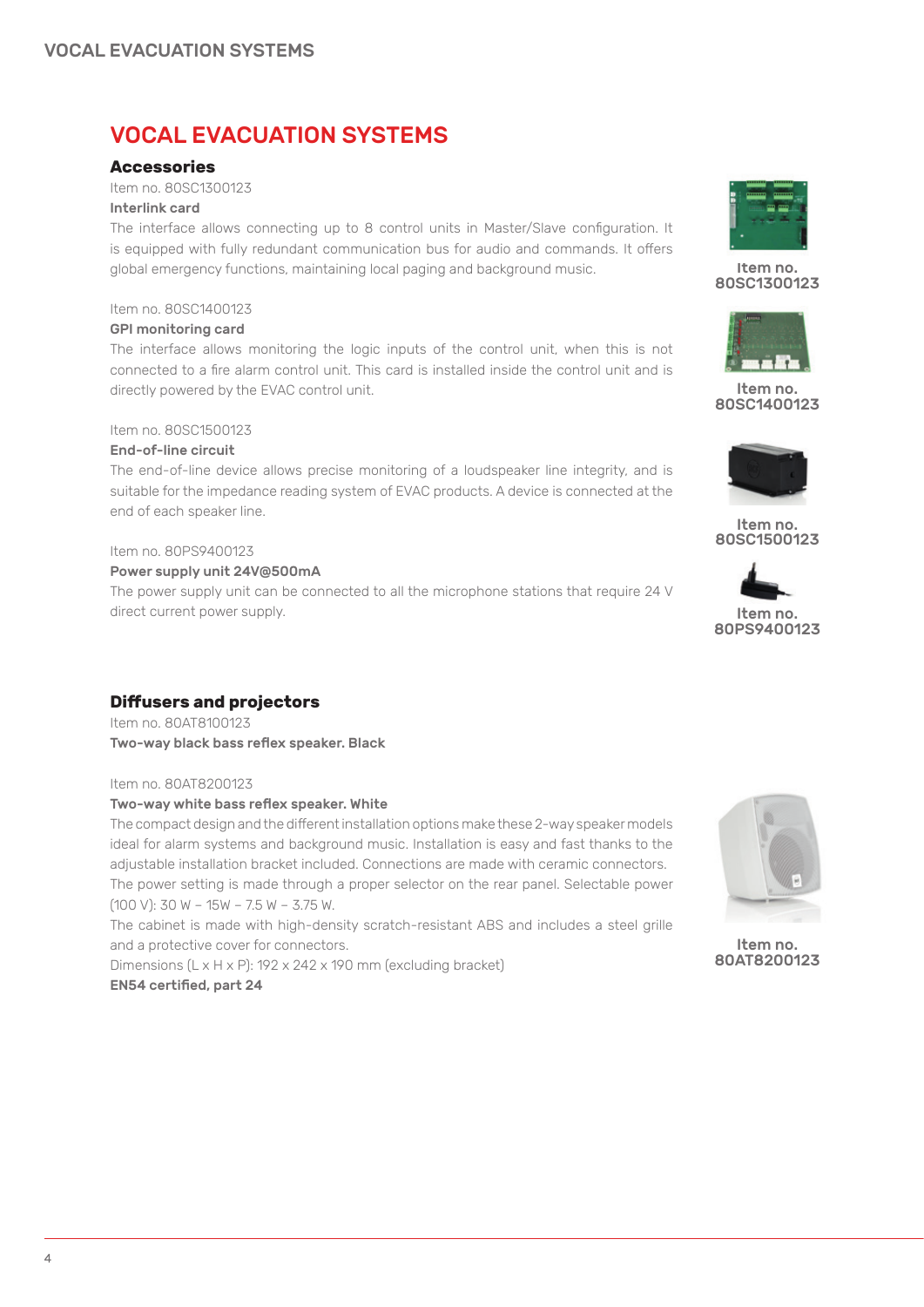## **Diffusers and projectors**

Item no. 80AT7700123

#### Acoustic speaker for false ceiling Ø 230 mm

Acoustic speaker equipped with flame-retardant steel cover, suitable for recessed installation or in false ceilings or panels. It is particularly suitable for alarm messages thanks to its highly intelligible sound reproduction and is resistant to the high temperatures reached during a fire; a fuse protects the line integrity. Wiring inside the speaker made with flame-retardant conductors. Power can be set with a proper selector.

Selectable power (100V):  $6 W - 3 W - 1.5 W$ .

Dimensions (Ø x D): 230 mm x 127 mm

EN54 certified, part 24

Item no. 80AT8400123

### One-way sound projector 20W

One-way sound projector suitable for all installations where both high intelligibility of alarm messages and high quality in sound reproduction are required. Thanks to its IP65 protection class, it can be installed both indoor and outdoor. The power setting is made through a proper selector. Selectable power (100 V): 20 W – 10 W – 5 W – 2.5 W. Dimensions  $(0 \times D)$ : 180 mm x 260 mm (excluding bracket)

EN54 certified, part 24

#### Item no. 80AT7800123

#### Acoustic speaker for false ceiling Ø 181 mm

Speaker equipped with flame-retardant steel cover, suitable for recessed installation or in false ceilings or panels. It is particularly suitable for transmission of alarm messages, in fact its main feature is to provide a particularly intelligible reproduction of the voice and to withstand the high temperatures reached during a fire. The terminal blocks are made of ceramic material for input and output flame-retardant cables. Selectable power at 100V: 6  $W - 3 W - 1.5 W - 0.75 W$ .

Dimensions  $(0 \times 0)$ : 181 mm  $\times$  136 mm EN54 certified, part 24

## Item no. 80AT7900123

#### Acoustic speaker for false ceiling Ø 175 mm

Acoustic speaker equipped with flame-retardant plastic cover, suitable for recessed installation or in false ceilings or panels. It is particularly suitable for transmission of alarm messages, in fact its main feature is to provide a particularly intelligible reproduction of the voice and to withstand the high temperatures reached during a fire. The terminal blocks are made of ceramic material for input and output flame-retardant cables. Wiring inside the speaker made with flame-retardant conductors.

Selectable power at 100V: 6 W – 3 W – 1.5 W.

Dimensions  $(0 \times D)$ : 175 mm  $\times$  71 mm EN54 certified, part 24

**FIRE** 



Item no. 80AT7700123







Item no. 80AT7800123



Item no. 80AT7900123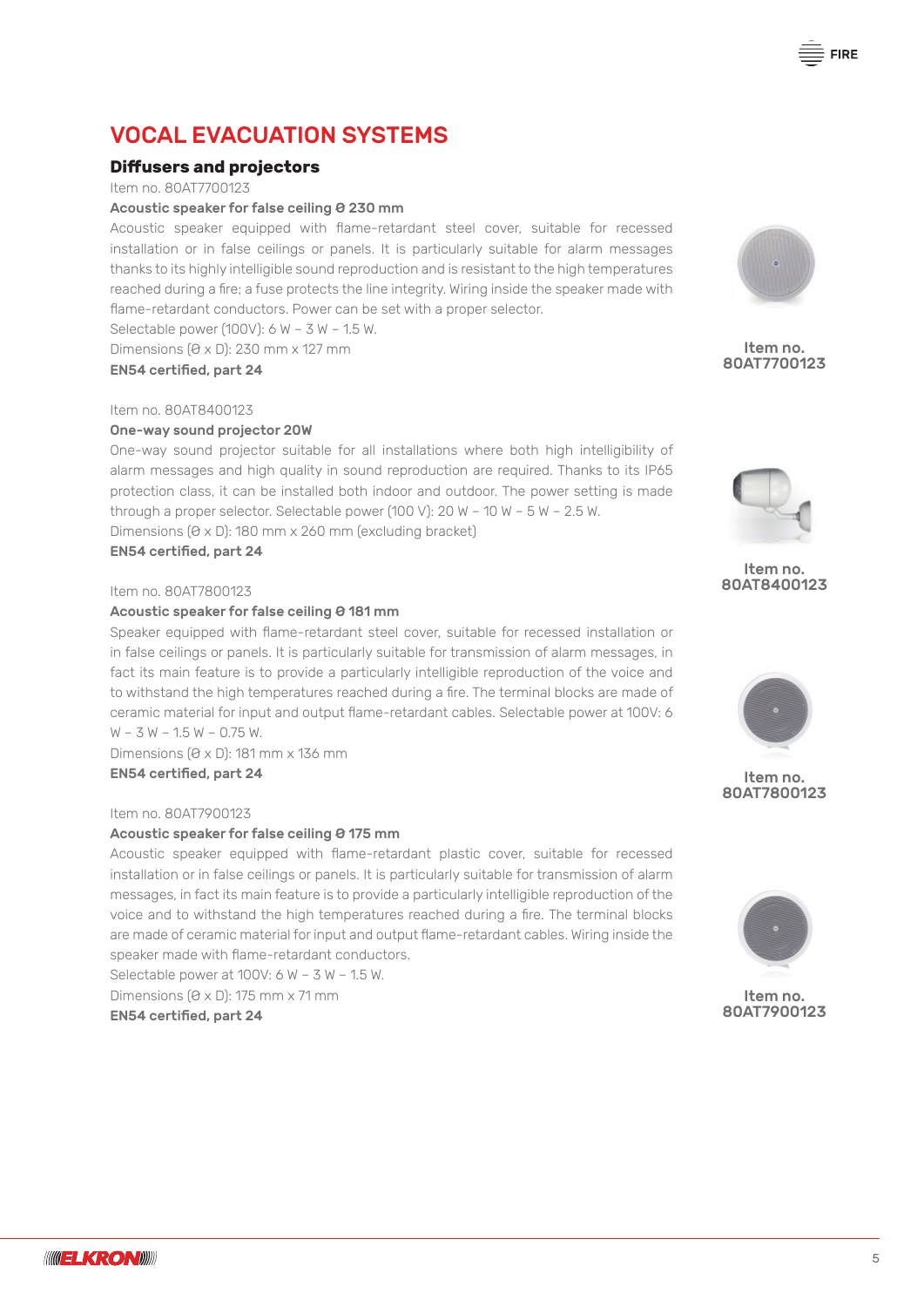## **Diffusers and projectors**

Item no. 80AT7600123

#### Acoustic speaker for false ceiling Ø 220 mm

Ceiling-mounted acoustic speaker equipped with flame-retardant steel cover, suitable for recessed installation or in false ceilings or panels. It is particularly suitable for transmission of alarm messages, in fact its main feature is to provide a particularly intelligible reproduction of the voice and to withstand the high temperatures reached during a fire. The terminal blocks are made of ceramic material for input and output flame-retardant cables. Complete with thermal fuse that avoids compromising the integrity of the audio line due to heat involving speaker and ground screw. Wiring inside the speaker made with flame-retardant conductors. Selectable power at 100V: 6 W – 3 W – 1.5 W

Dimensions (Ø x D): 220 mm x 96 mm

EN54 certified, part 24

#### Item no. 80AT8600123

### One-way sound projector 10W

One-way sound projector with 10 W power. It stands out for its elegant design style and easy adjustment, and is suitable for use in commercial and industrial environments such as supermarkets, swimming pools, warehouses, parking areas, wherever good reproduction quality combined with high intelligibility and efficiency is required. It features a robust cylindrical plastic resin body and an aluminium fixing bracket. It includes a double-cone loudspeaker (protected externally by an aluminium grille) and a transformer for 100 V constant voltage lines, with the possibility of presetting the power during installation. Protection class: IP55. Selectable power at 100V: 10 W – 5 W – 2.5 W.

Dimensions  $(0 \times 0)$ : 137 mm  $\times$  215 mm EN54 certified, part 24

#### Item no. 80AT8500123

#### Two-way sound projector

Two-way sound projector with 20W power. Suitable for all installations where both high intelligibility of alarm messages and high quality in sound reproduction are required. Moreover, thanks to its IP 65 protection class, it can be installed both indoor and outdoor. The modern and attractive design makes it an ideal product for spaces where projectors are also used as architectural elements and contribute to improving the design style.

Selectable power at 100V: 20 W – 10 W – 5 W – 2.5 W

Dimensions  $(0 \times D)$ : 180 mm x 340 mm (excluding bracket)

EN54 certified, part 24



Item no. 80AT7600123



Item no. 80AT8600123



Item no. 80AT850012**3**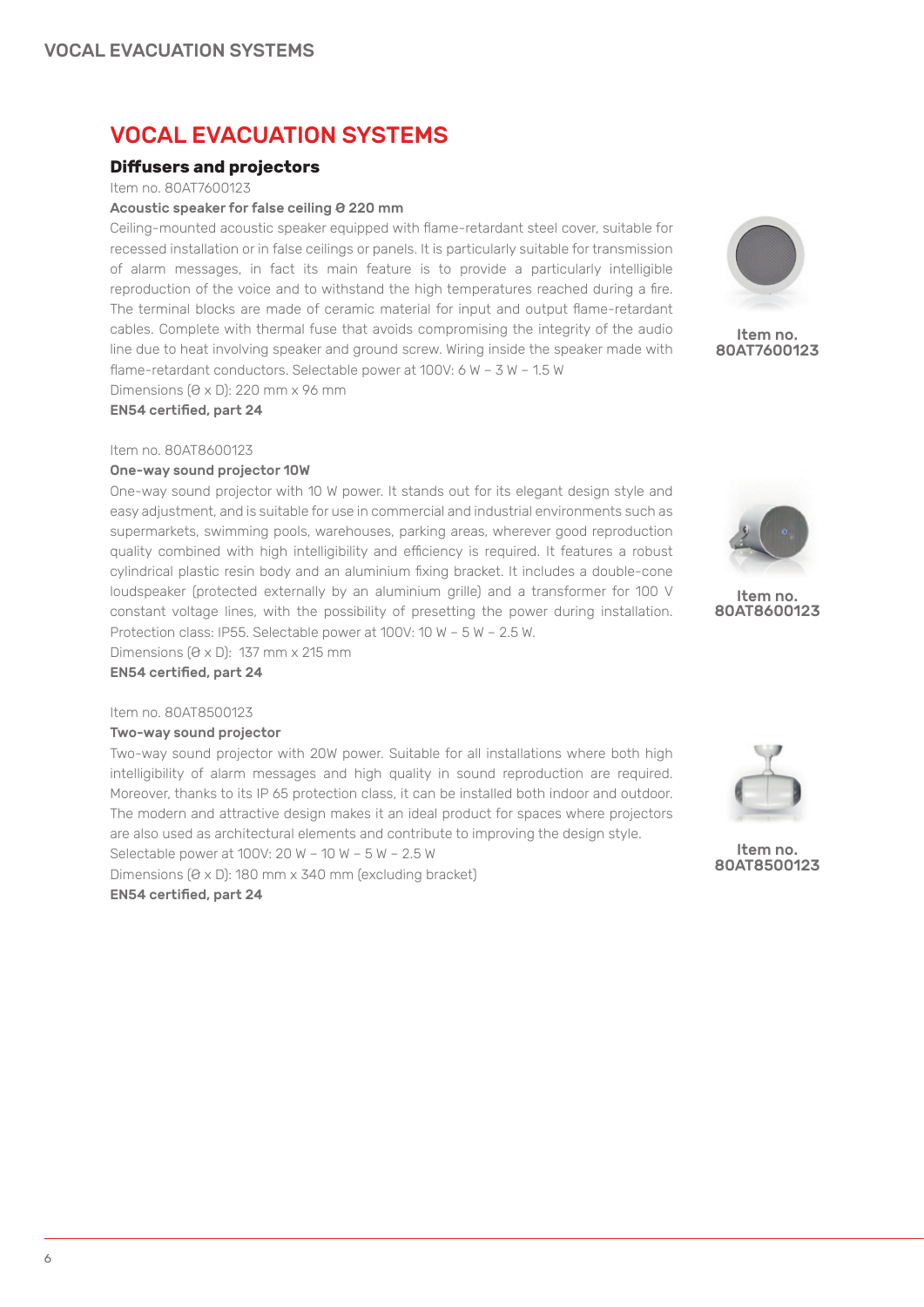## **Diffusers and projectors**

Item no. 80AT8300123

Wall or ceiling rectangular speaker

High intelligibility speaker, designed to transmit alarm messages and background music. It features 5.5" wide-range loudspeaker, ABS cabinet, ceramic terminal block, internal thermal fuse and selectable power at 100V: 6W – 3 W – 1.5 W.

Dimensions (L x H x D): 267 x 166 x 80 mm

EN54 certified, part 24

Item no. 80AT8000123

#### Wall or ceiling square speaker

High intelligibility speaker designed to transmit alarm messages and background music. It features 4.5" wide-range loudspeaker, steel casing, ceramic terminal block, internal thermal fuse and selectable power at 100V: 6W – 3W – 1.5 W – 0.75 W. Dimensions (L x H x D): 164 x 164 x 60 mm

EN54 certified, part 24

Item no. 80AT8700123

#### Horn ABS speaker

30W horn. Made of UV-resistant ABS material and with IP66 protection class, it is suitable for both indoor and outdoor applications. It can be easily oriented thanks to the adjustable mounting bracket fixed to the wall, and can be used in systems installed in very large spaces, such as supermarkets, railway stations, subways, factories, warehouses, etc., and in all places that require high loudspeaker efficiency. It is equipped with transformer for 100V/70V constant voltage lines, internal power selector and ceramic terminals for cable connection, and also with a thermal fuse to prevent damage to the audio line due to heat. Selectable power at 100V: 30 W – 15 W – 7.5 W – 3.75 W.

Dimensions (Ø x D): 212 mm x 279 mm EN54 certified, part 24



Item no. 80AT8300123



## Item no. 80AT8000123



Item no. 80AT8700123